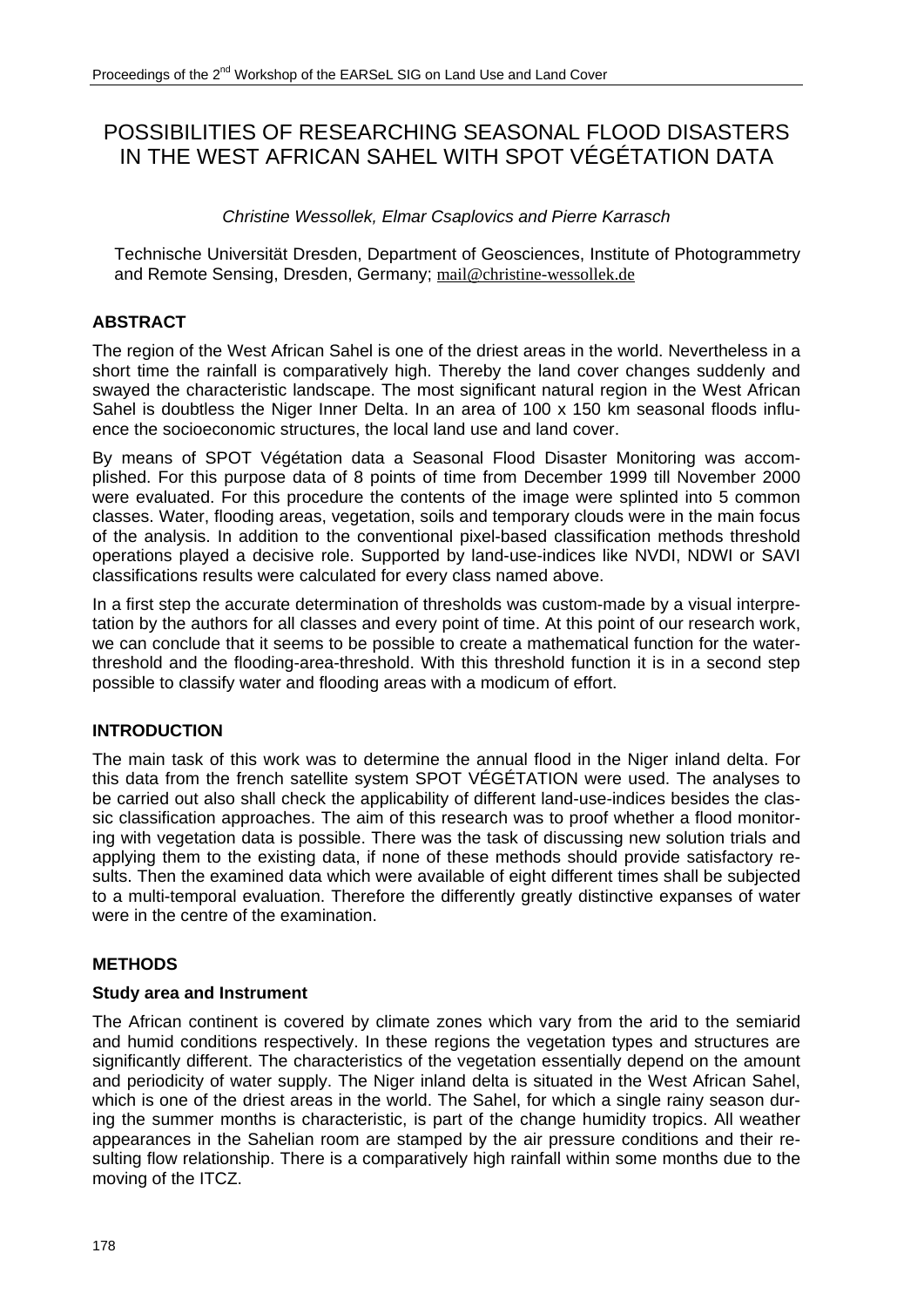

*Figure 1: The Study Area.* 

In September a high water-wave triggered by the summery precipitations in the headwaters, reaches the southern areas of the Niger Inland Delta. In the following time period the region becomes inundated from the south completely while filling the numerous netlike branched creeks and flat basins with water. In subject to the rains and the resulting annual flood there is a fast increase of vegetation in the flooding area. The density of vegetation decreases with dehydration of the flooded areas. In the dry winter months there are strong evaporations in the wide flood levels, whereas about 45% of the drain is steam passed on to the atmosphere. This causes the back-formation of the expanses of water as well as the desiccation of the courses of a river and flat basins. Nevertheless larger lakes in the delta remain year-roundly water filled. The regular flood and following dehydration have the consequence that the vegetation in big portions of the delta restricted to grass ways living in the water. Depending on duration of the inundation they are minted partly very differently. In areas with a long flood phase there can be giant grass formations up to four metres high. In regions with short inundation duration the grass types are of appropriate smaller.

Végétation instrument, flown on SPOT 4 and SPOT 5 is a very wide angle earth observation instrument offering a spatial resolution of 1 km and high radiometric resolution. It uses the same spectral bands as the HRVIR instruments plus an additional band as B0 for oceanographic applications and for atmospheric corrections (see table 1).

The task was to detect these annual land cover changes with Spot Végétation data. The choice of the 8 data sets from December 1999 to November 2000 was orientated to the typical seasons in the area of interest.

#### *Table 1: spectral bands of SPOT Végétation.*

| band | wavelength            |
|------|-----------------------|
| B0   | $0.45 - 0.52$ µm      |
| B2   | $0.61 - 0.68$ µm      |
| B3   | $0.78 - 0.89 \,\mu m$ |
| R4   | $1.58 - 1.75 \,\mu m$ |

#### **Evaluation process**

With all classification methods the separation of the image data to the classes water, inundation areas, vegetation, soil, and depending on necessity clouds was striven. At first an unsupervised classification was used to check the separability of the designated classes, followed by a supervised classification. For the supervised classification the method maximum likelihood was used to regard the statistical properties of the classes. For all datasets the vegetation indices SAVI and NDVI were calculated.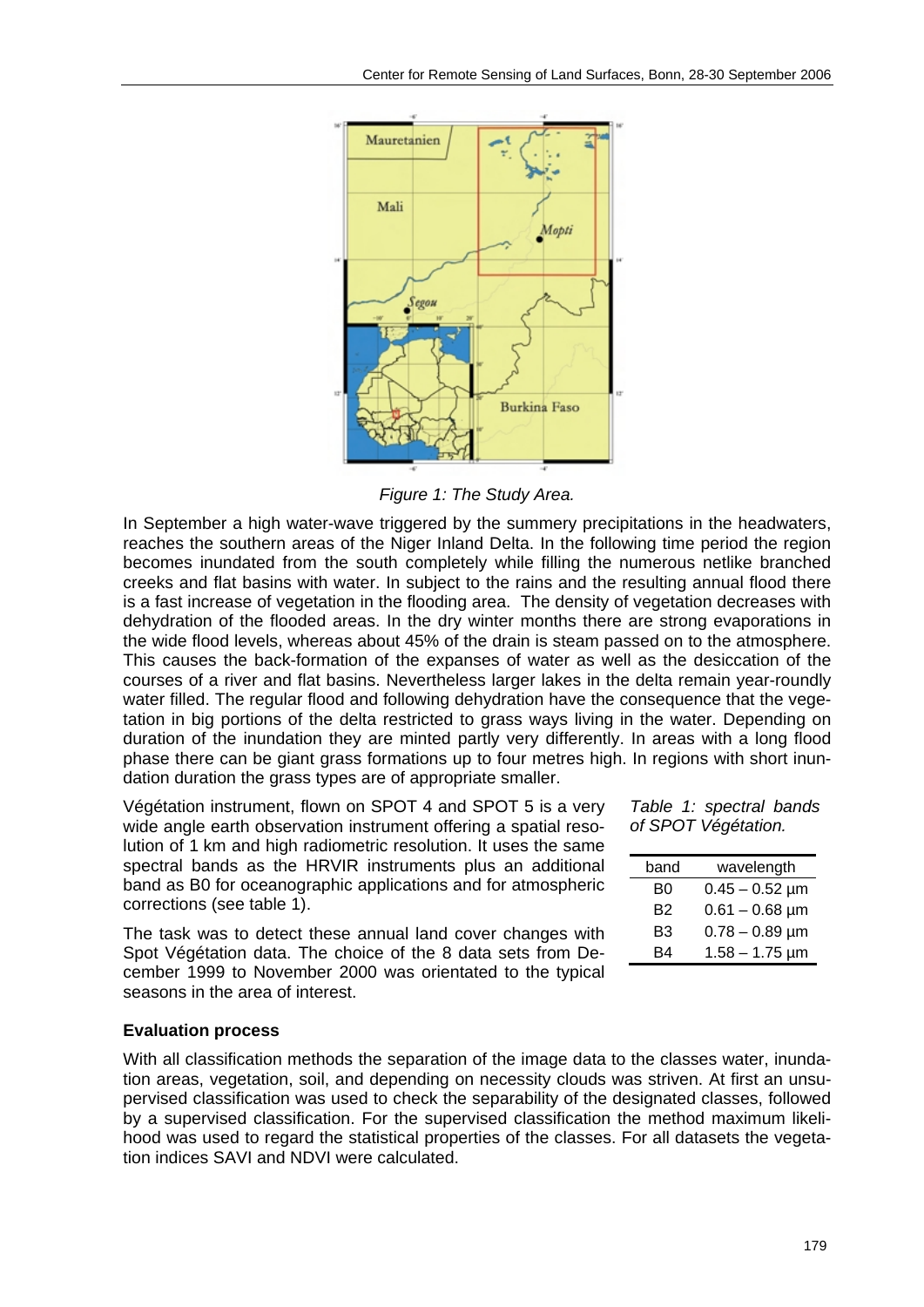$$
NDVI = \frac{nIR - red}{nIR + red} \qquad SAVI = \frac{nIR - red}{nIR + red + L}(1 + L)
$$

Because of the low vegetation density in the study area the value 1 was used for L at the calculation of the SAVI. In principle both indices are suitable for recording vegetation dynamics however the SAVI stresses more strongly the vegetation areas and has to be preferred to the NDVI. To analyse the changes of the expanses of water within the monitored period also the water index NDWI, introduced by GAO (1996), was calculated for all datasets. The SAVI and NDWI were used as added bands in the classification process.

$$
NDWI = \frac{nIR - SWIR}{nIR + SWIR}
$$

The unsupervised classification was performed with different numbers of classes to check the separability of the designated classes. The number of classes varied between 10 and 50. The result of this approach was the knowledge that a clean separation of this classes would get difficult also by means of a supervised classification. A rise of the number of classes in the unsupervised classification process raised merely further segmentation of the class soil; however this is not necessary for the task. Mainly the delimitation of the flooded areas, vegetation and water caused problems. Also in consideration of SAVI and NDWI as additional bands did not bring about any improvement.

The supervised classification also was carried out in several steps generating subclasses if necessary. As already expected from the result of the unsupervised classification this was primarily the case at the class soil. Finally these subclasses were summarized to soil. Like at the unsupervised classification the separation of the flooding areas was difficult because the delimitation of this class to the classes vegetation and water was problematic in the choice of the suitable training areas. Sometimes there was misclassification of these three classes to soil. In some scenes the existence of clouds also played an essential role, because there was still ground signal through the cloud cover, so the chosen training areas for the cloud cover included mixed information. Without consideration of a class clouds the pixels concerned were usually assigned to the class water. Sometimes these pixels were assigned to soil too, depending on the thickness of cloud cover and the resulting part of the ground signal of the total signal. Also at the supervised classification no improvement in the results could be achieved by the inclusion of the indices. Because of the unsatisfying results of both classification processes new approaches had to be found.

A possibility to extract free water bodies and inundated areas with the help of the introduced indices from SPOT VÉGÉTATION data was introduced by GOND (2000). To extract free water bodies three inputs are necessary: NDVI, NDWI and the SWIR band.

In a first step the difference between NDVI and NDWI is computed. Then the average value within a moving window was calculated. For this GOND used a window size of 45x45 pixels. Some tests showed this window size is also suitable for our study area. In a last step the difference between the produced average value image and the difference image is calculated. The same procedure was applied to the SWIR channel. Now thresholds for the pixel representing water bodies had to be found in both calculated images. These thresholds differed from scene to scene. Finally the two conditions were connected with an AND-function and pixels which satisfy both conditions were classified as water. To extract inundated areas with vegetation the NDVI and the NDWI were used independently and the same procedure as for the SWIR was applied to them. Just like before the thresholds varied between the datasets. Also here only pixels fitting both conditions were assigned to inundated areas with vegetation. In both calculations, extraction of free water bodies and inundated areas, the results were binary images where 1 represented water bodies or flooded areas and the rest of the image was set to 0. After the classification of this two classes the designation of vegetation was carried out with another model using the NDVI to set a suitable threshold. Like in the other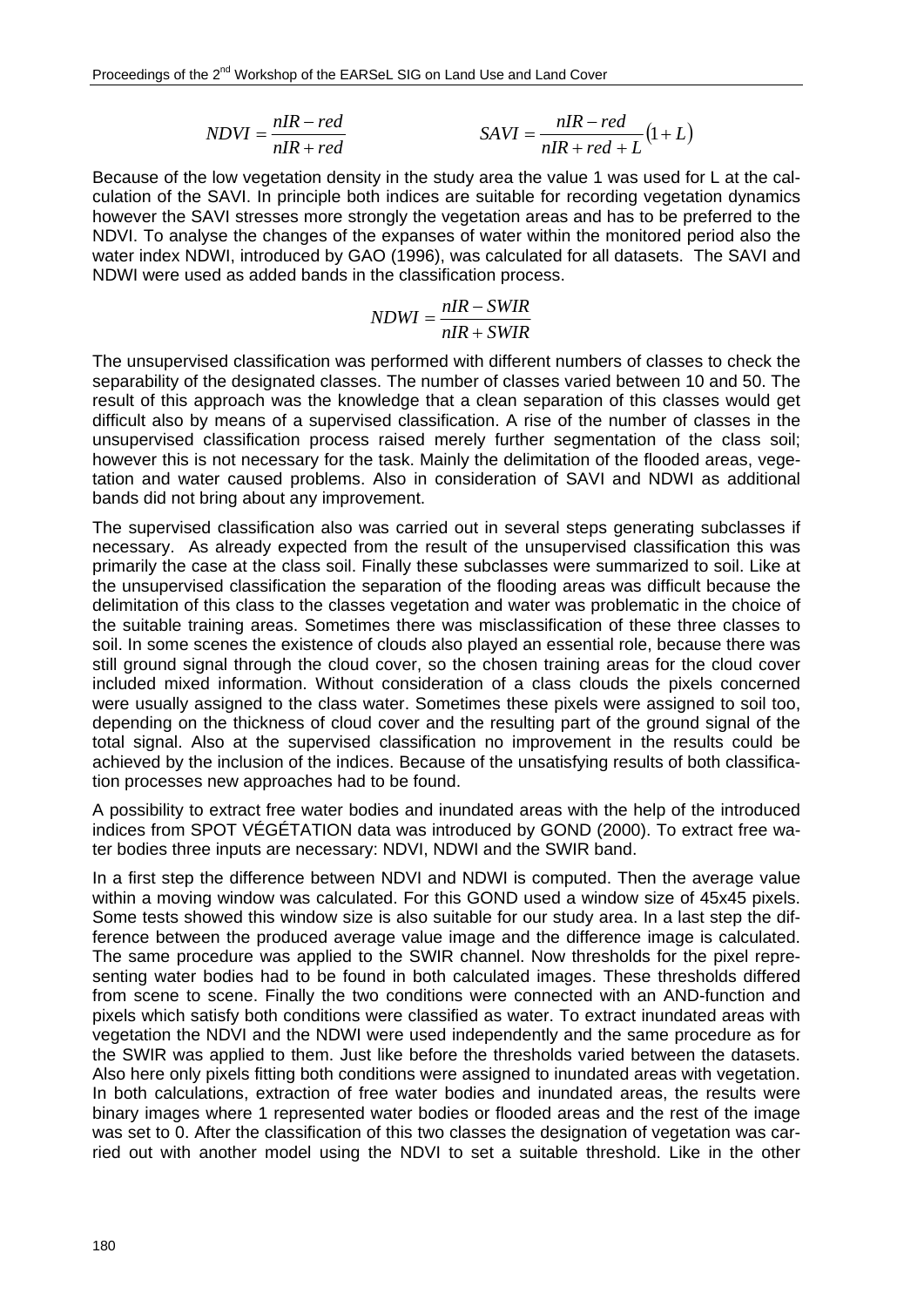

*Figure 2: threshold-based classification process, example: October 2000.*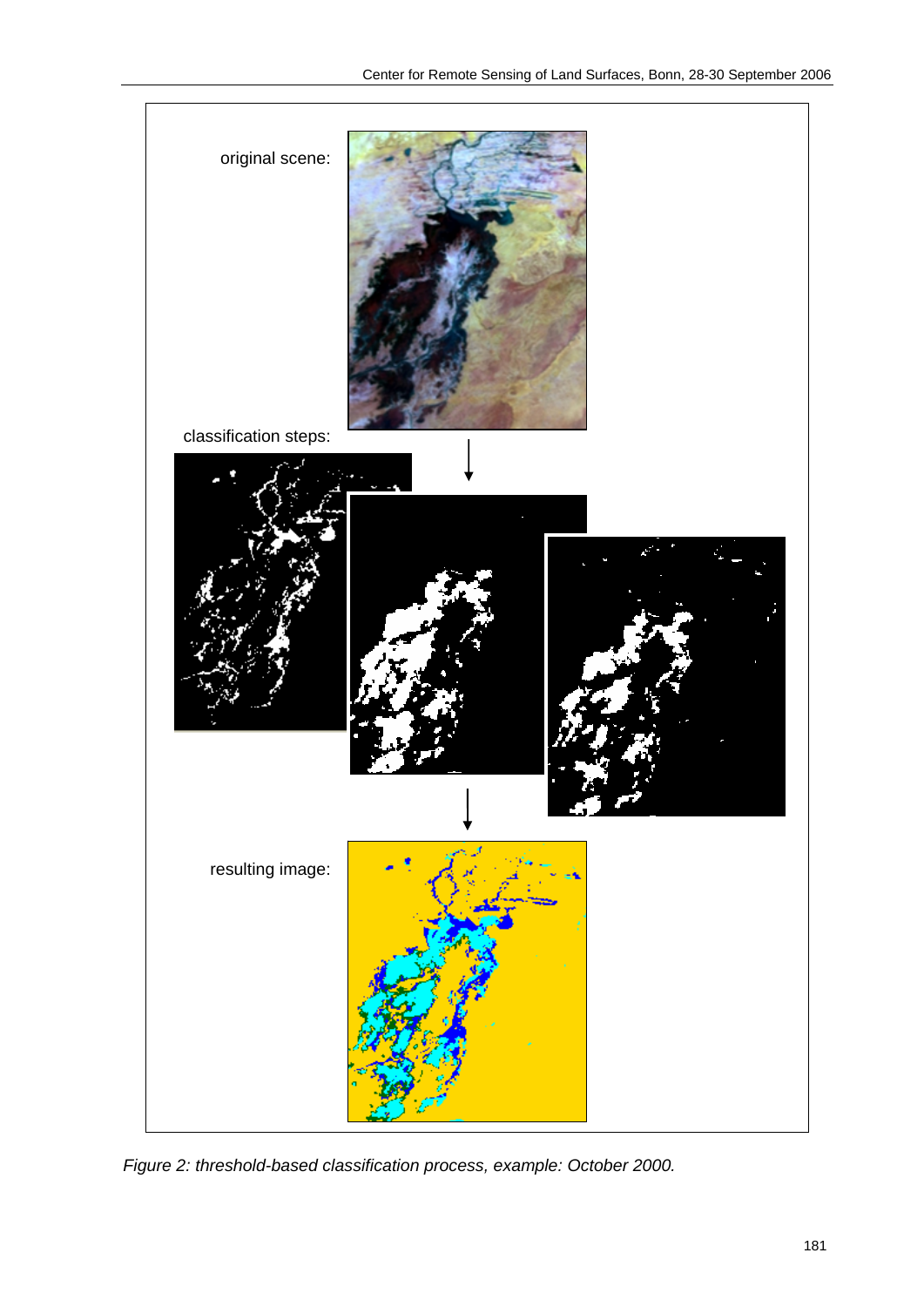models the determination of the thresholds was done by the authors. With this simple working model all vegetation pixels were detected also these pixels assigned to flooded areas with vegetation before. A separation of the two classes was not possible within this model; however it was carried out at the uniting of the individual result images. The clouds on some images were misclassified as water bodies. To avoid this problem a cloud mask had to be designed. To separate cloudy and clear pixels the blue channel and the SWIR channel were suitable. A cloud mask under consideration of these two channels was carried out by LISSENS (2000). The thresholds used in this cloud mask were not suitable in this case so that new thresholds had to be found. The values within this model are intended individually by measuring spectral profiles for every point of time.

Finally the results of the individual value operations had still to be brought together. Within this data fusion all pixels set to 0 in the classification models are summarized to soil. Despite the introduction of the class clouds some cloud pixels were assigned to the class water, so the specification of a class misclassification was necessary. This class includes all pixels which were classified by the used models as water and also as a cloud pixel.

#### **Change Detection**

The simplest method of determining the changes in land cover between the datasets is the pixel wise multiplication of two classification results. The resulting pixels then contain the products of the values of the initial images. Then these are used to derivate land cover changes. With a so called Change Map the decrease and increase of water bodies and inundated areas could be visualized quickly. The change matrix gave information about the range of all land cover changes. In this case beside the increase and decrease of water bodies and flooded areas spatial redistributions could be noticed. This can be declared by tidal wave moving from the south to the north, so that an increase of water and vegetation is recognizable in the south at first. With the movement of the tidal wave to the north the vegetation also drifts during the month. Due to the fact that in the north wider areas are affected by the flood event an increase of water bodies across the whole image can be noticed although there can be still areas with decreasing number of water pixels.

#### **RESULTS & DISCUSSION**

As seen in the previous explanation the classic classification processes didn't provide satisfying results for monitoring seasonal flood events in the study area using SPOT VÉGÉTATION data. Only the classification method using thresholds was useful because on the one hand the number of misclassification was considerably lower and on the other hand with this method it was not necessary to declare subclasses. The term misclassification is primarily marked by the process of the visual image interpretation of the authors who counts on his experience. Nevertheless the classification based on thresholds did not proceed without problems either. Here for example the courses of Niger River were detected very differently. While in some scenes the course of a river almost is closed, it shows considerable gaps into others. Among other things this has to be led back on the geometric resolution by only 1 km<sup>2</sup> of the VÉGÉTATION data. The different recording of the courses of a river surely can not be interpreted only as misclassification but has its causes also in actual seasonally conditional differences of the water-levels. Nevertheless an estimate of the range misclassifications is necessary since otherwise this can lead to false estimations of the change detection. Another problem at the evaluation arose by the clouds. These could be only partly detected with the help of the threshold condition. It can be said that both, the classification and the following change detection, provide plausible results because they reflect the different characteristics of the introduced seasons well.

In a first step the accurate determination of thresholds was custom-made by a visual interpretation by the author for all classes and every point of time. At this point of our research work, we can conclude that it seems to be possible to create a mathematical function for the waterthreshold and the flooding-area-threshold. With this threshold function it is in a second step